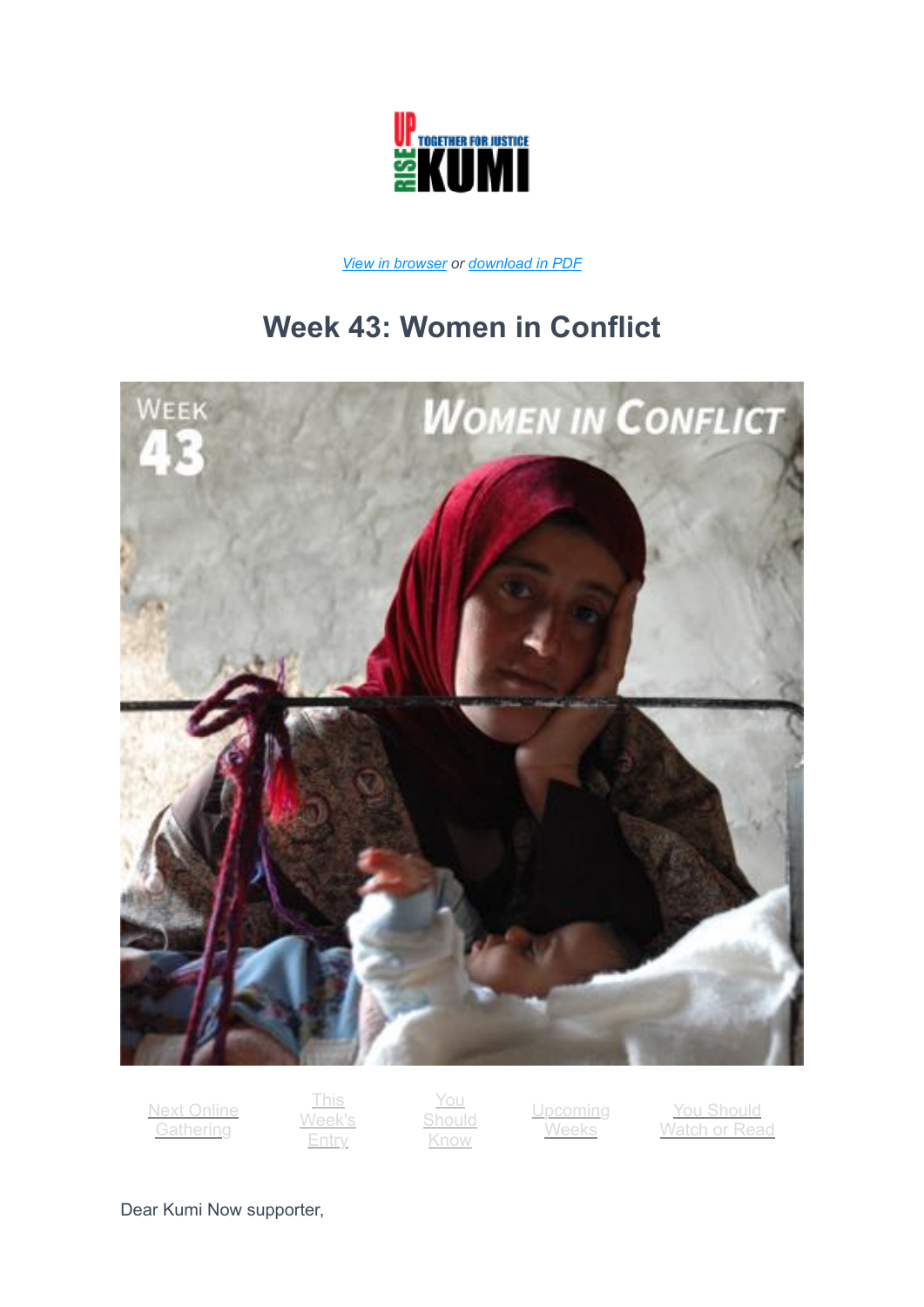On Tuesday **Riya al-Sanah** from the **Who Profits Research Center** spoke about the commercialization and corporatization of the occupation of Palestine and how international companies are profiting from Palestinian suffering. The replay of the session is now available on [YouTube](https://youtu.be/GYEBCZPDC5I) and on [our website](https://kuminow.com/week-42-profiting-from-occupation-online-gathering/). The website includes the advocacy instructions and links shared during the gathering.

We would love it if you could share the session with your community. You could use language such as:

*Last week we learned about the commercialization and corporatization of the occupation of Palestine and how international companies are profiting from Palestinian suffering. Our guest was Riya al-Sanah from the Who Profits Research Center. Learn more in the latest Kumi Now online gathering. https://youtu.be/GYEBCZPDC5I*



*Image from the [U.S. Mission to the OSCE.](https://osce.usmission.gov/statement-on-the-20th-anniversary-of-unscr-1325-on-women-peace-and-security/)*

On October 31, 2000, the **United Nations Security Council** unanimously adopted **Resolution 1325** on women, peace, and security. It acknowledged the disproportionate and unique impact of armed conflict on women and girls. It calls for the adoption of a gender perspective to consider the special needs of women and girls during conflict, repatriation and resettlement, rehabilitation, reintegration, and post-conflict reconstruction.

Resolution 1325 was the first resolution from the Security Council that required parties in a conflict to prevent violations of women's rights, support their participation in peace negotiations and in post-conflict reconstruction, and protect women and girls from wartime sexual violence. It was also the first United Nations Security Council resolution to specifically mention the impact of conflict on women.

<span id="page-1-0"></span>You can read more about the impact of Resolution 1325 [here,](https://www.usip.org/gender_peacebuilding/about_UNSCR_1325) and read the full text [here](http://unscr.com/en/resolutions/doc/1325).

# **Next Online Gathering**



## **October 26: Week 43 - Women in Conflict**

**[Full information on the gathering is here.](https://kuminow.com/week-43-women-in-conflict-online-gathering/)**

There is a twisted irony at the intersection of war and gender: war is almost always declared and fought by men. But it is women and children that suffer much of the violence. The end of war is no different: men negotiate treaties, while the voices, needs, and expertise of women are ignored. In reality, however,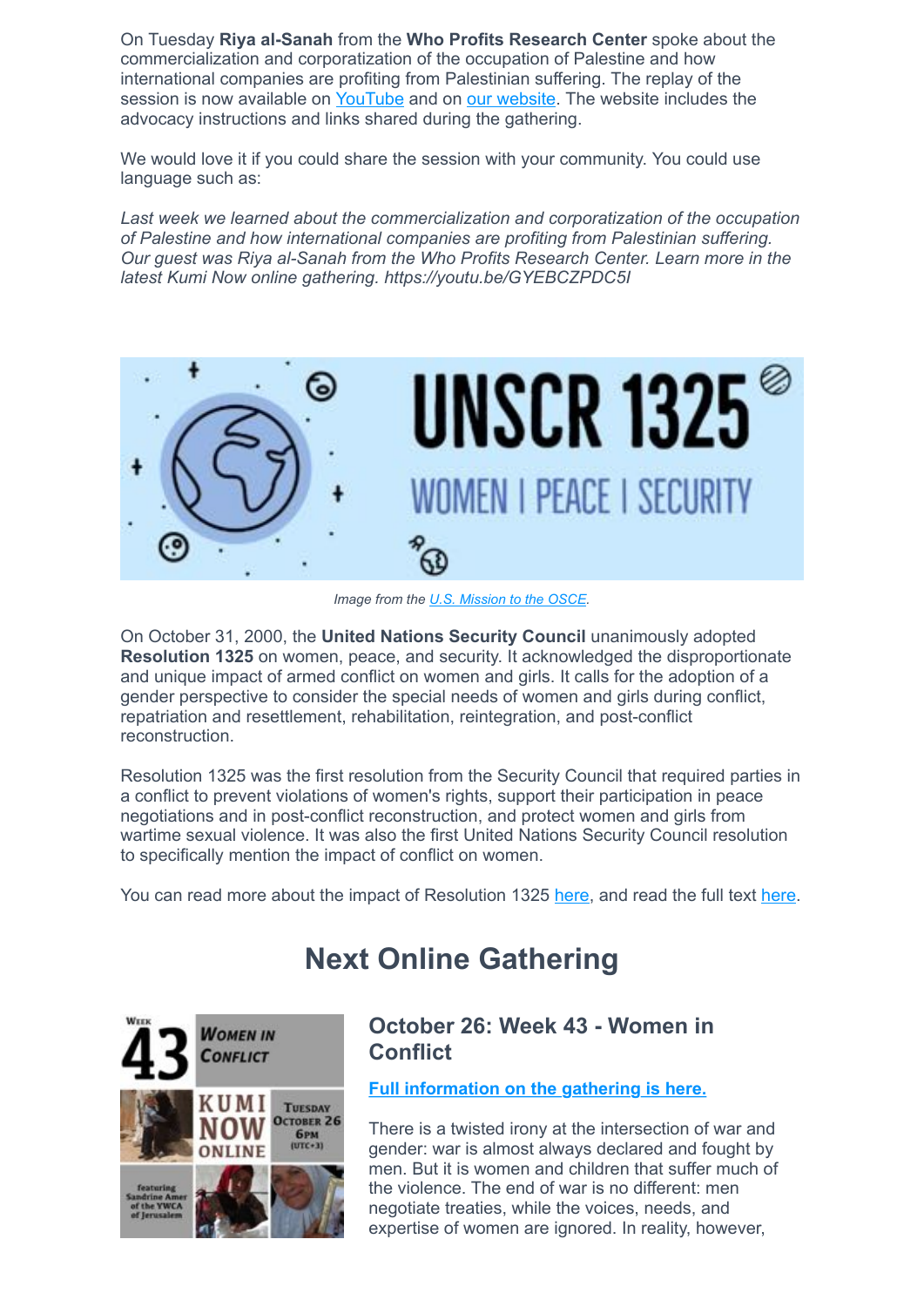women, and by extension children, bear unbelievable levels of violence and harm, especially in refugee camps, military occupations, and the ongoing crisis in Gaza.

Our guest will be **Sandrine Amer** from the **YWCA of Jerusalem**.

**Time:** Tuesday, October 26, at 6:00pm East Jerusalem, Palestine time (UTC+3) That's...

- Pacific (Seattle/Vancouver): 8am
- Central (Chicago): 10am
- Eastern (New York/Toronto): 11am
- Atlantic: 12pm
- Newfoundland: 12:30pm
- Greenwich (London): 4pm
- Central Europe (Paris/Stockholm): 5pm
- South Africa: 5pm
- Manila: 11pm
- Sydney: 1am (+1 Day)
- Auckland: 3am (+1 Day)

**Zoom Meeting:** <https://zoom.us/j/94679502800>(There might be a quick registration form, and please set an alarm for yourself for Tuesday.)

Remember, if you'd like to receive a reminder about the gathering an hour before it begins, please use the [registration form at the bottom of the page](http://kuminow.com/online/).

# **This Week's Kumi Now Entry**

<span id="page-2-0"></span>**Please note:** To match the dates in the book, we will now be posting a new entry each Friday, and this newsletter should go out each Friday or Saturday.

**Sharing and publicizing:** The graphics in this newsletter are designed to be the perfect size and shape to share to Facebook, Twitter, and Instagram. So each week you can help the cause simply by sharing these images online. It's one more option you have to help.

### **Kumi Week #43: Women in Conflict**

Week 43 of Kumi Now is now available [on the website.](https://kuminow.com/womeninconflict/) While the Israeli occupation has inflicted suffering on all Palestinians, "Palestinian women in particular have been forced to endure both direct and indirect gendered violence emanating from the occupation, [which has affected women in distinct and specific ways." That's the conclusion of a joint](http://www.miftah.org/Display.cfm?DocId=26522&CategoryId=8) 2018 report. This gendered violence is also hardly unique to Palestine. The U.N. Office of the High Commissioner for Human Rights (OHCHR) [outlines](https://www.ohchr.org/Documents/Events/WHRD/WomenRightsAreHR.pdf) how military conflicts exacerbate violence towards women and how it continues long after the armed conflicts are over.

These acts of violence, direct and indirect, are carried out by Israeli forces or by settlers, with Israeli forces often standing by and failing to intervene. Furthermore, conflict makes gender-based violence more acceptable. Palestinian women, denied freedom of movement, particularly in refugee camps, are subject to domestic violence they cannot escape.

Please read the essay on this issue and the testimonies to MIFTAH. And here are some facts for you: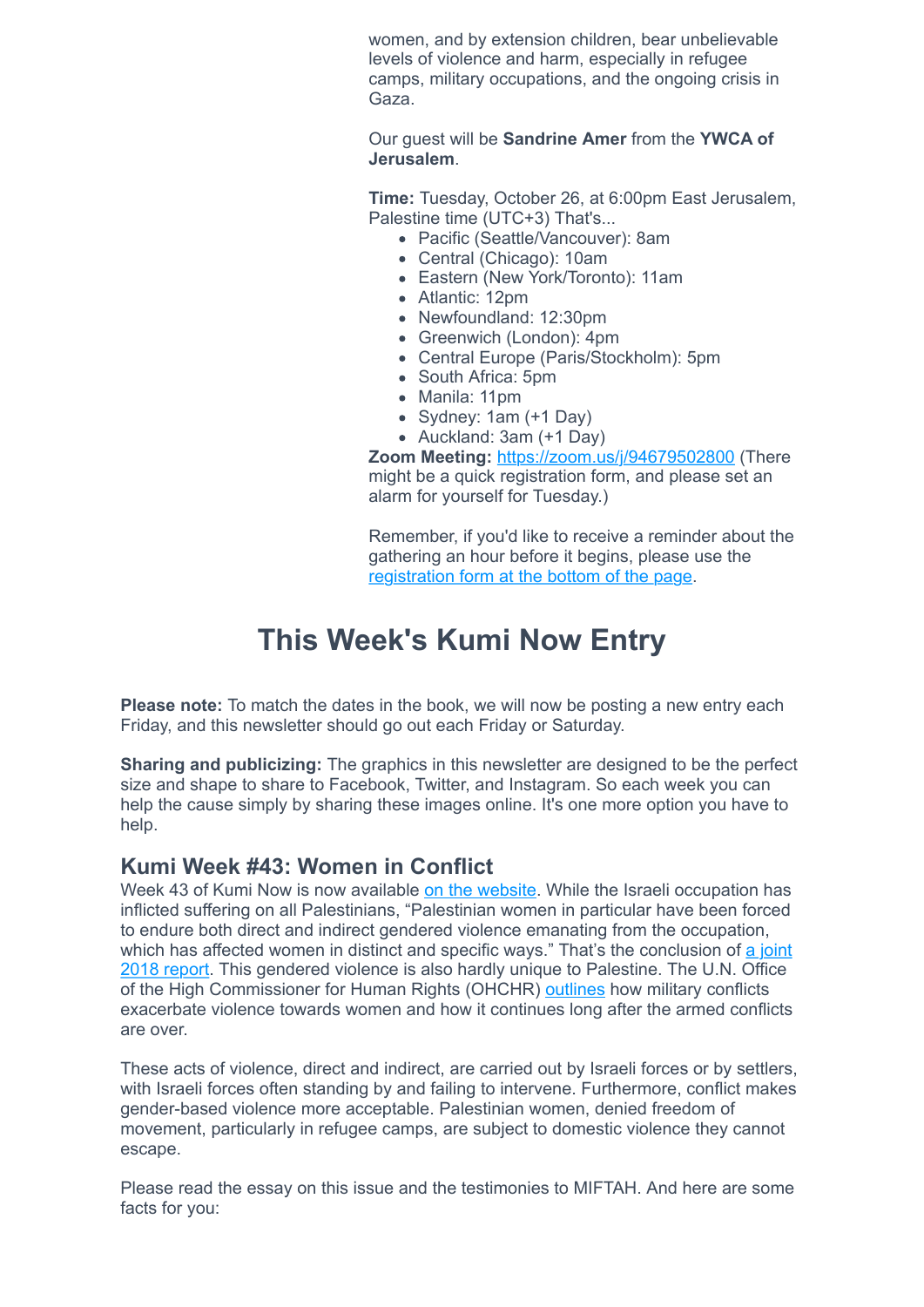

# Just the facts...

**OCT. 22** 

TO **OCT. 28** 

33% of Palestinian women in refugee camps have directly experienced physical assault by Israeli Occupation Forces.

38% of them or members of their households have experienced verbal abuse during Israeli raids, at checkpoints, or at religious sites.

Over 20% have been exposed to beatings or tear gas at checkpoints while they were pregnant.

Nearly a quarter live in shelters or with extended family.

64% have been unable to visit religious or recreational sites due to restrictions on their movement.

37% have been detained or interrogated.

9% have been threatened bu police dogs during Israeli night raids on their homes.

Many have to work in substandard conditions after the family breadwinner has been arrested or killed.

22% live in unhealthu conditions.

5% of women or their children have been forced to drop out of school due to the occupation.

Source: MIFTAH

# http://kuminow.com/WomenInConflict

### **Understanding Profiting from Occupation. Just the facts...**

- 33% of Palestinian women in refugee camps have directly experienced physical assault by Israeli Occupation Forces.
- 9% have been exposed to threats of being attacked by policing dogs during Israeli night raids on their homes.
- 37% have been detained or interrogated.
- 38% of them or members of their households have experienced verbal abuse during Israeli army raids, at checkpoints or while visiting religious places.
- Many have been forced to work in substandard conditions after the family breadwinner has been arrested or killed.
- Nearly a quarter live in shelters or with extended family.
- 22% live in unhealthy conditions.
- Over 20% have been exposed to beatings or tear gas at checkpoints while they were pregnant.
- 5% of women or their children have been forced to drop out of school due to the occupation.
- 64% have been unable to visit religious or recreational sites due to restrictions on their movement.

### **Source**

These facts are taken from the **MIFTAH** data in "Palestinian Women: The [Disproportionate Impact of Israeli Occupation" from](http://www.miftah.org/Display.cfm?DocId=26522&CategoryId=8) **MIFTAH**, **PWWSD**, **WCLAC**, **TAM**, and **Karama**.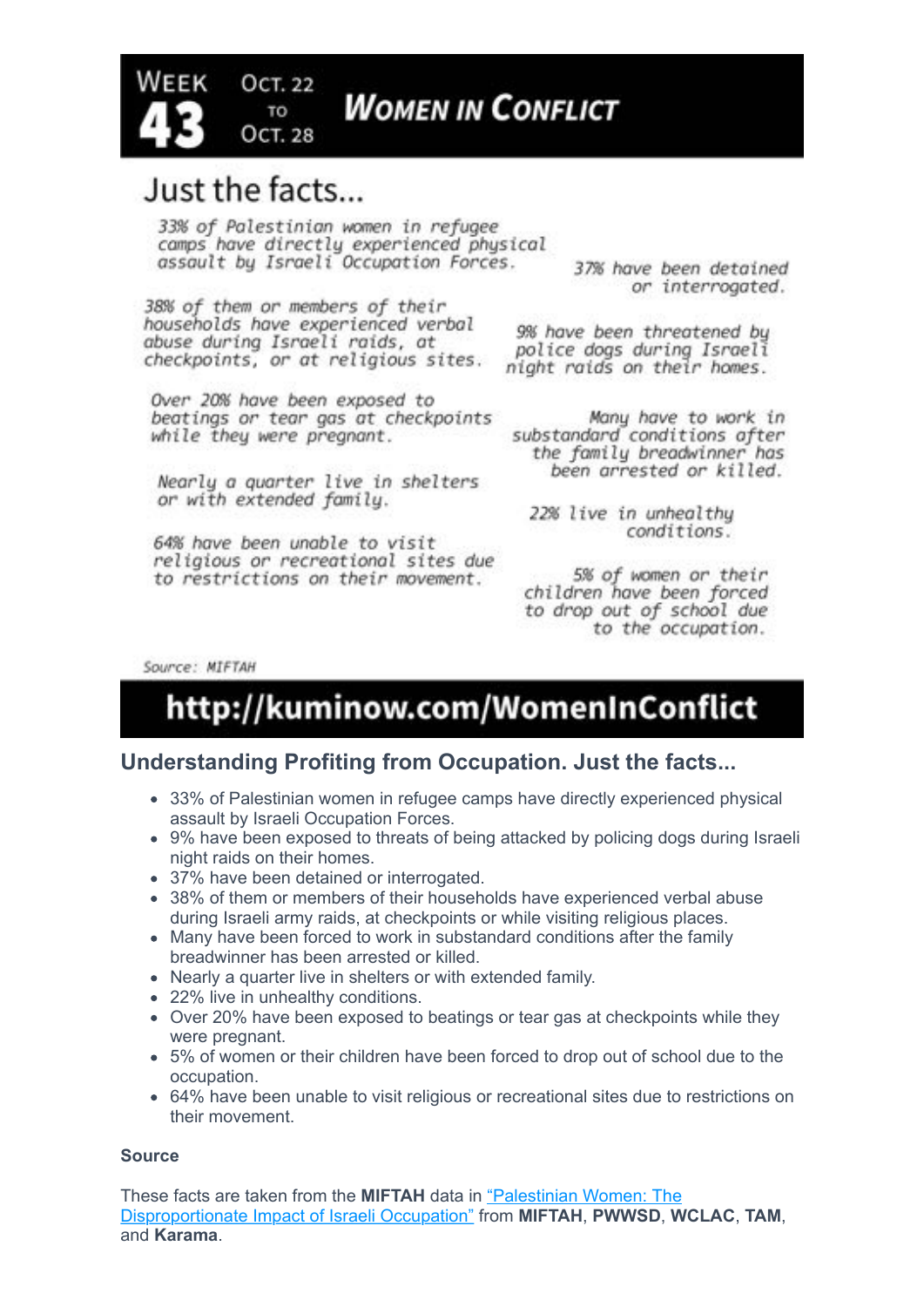#### **Learning More**

We suggest you also read the following reports:

- ["Punitive Measures: the Gendered impact on Palestinian Women"](http://www.wclac.org/files/library/20/02/ilnulx7jqmtos8qcjc02ka.pdf) from **WCLAC**
- ["Women's Right are Human Rights"](https://www.ohchr.org/Documents/Events/WHRD/WomenRightsAreHR.pdf) from the **U.N. Office of the High Commissioner for Human Rights (OHCHR)**

To go deeper, we will be developing an extensive list of [Additional Resources](https://kuminow.com/womeninconflict/#additionalresources) at the bottom of this week's entry as well as a [YouTube playlist](https://youtube.com/playlist?list=PLu2nUnkJwDwlWZdfPZgy-KKKqOBdg6UHy) on the subject.

Once you understand the situation you'll want to get involved. Here's the Kumi Action for this week:

## **Kumi Action**



*[Photo](https://flic.kr/p/bAxKgk) by Montecruz Foto used under [CC license](https://creativecommons.org/licenses/by-sa/2.0/).*

Take action and start a vigil on October 31! Follow this [link](http://womeninblack.org/action/) to learn more about the general guidelines to start a Women in Black vigil. Coordinate with your local Kumi Community to publicize when and where your vigil will be. Take a picture of your vigil and share it on social media. Schedule your vigil so that you can stop and pray at 13:25 PM (1:25 PM) for one minute according to your timezone in honor of UNSC Resolution 1325.

If you are unable to join or host a vigil you can call a women's organization in your area and tell them about the resolution and ask them to speak about Palestinian women this week in honor of UNSC Resolution 1325. If they ask for ideas or more information you can suggest that they publish the story from the Kumi action.

<span id="page-4-0"></span>Post photos or videos from your vigil, or the messages you sent, on social media, tagging the women's organizations you contacted. Include a link to [this page](https://kuminow.com/womeninconflict/) of the Kumi Now website along with the hashtags #KumiNow and #Kumi34.

# **You Should Know**

*One or two people, companies, or organizations generally related to the issue of the week you should know, and how you can follow them online.*



## **Coalition of Women for Peace**

The **Coalition of Women for Peace (CWP)** is a feminist organization active in the struggle to end the Israeli occupation of Palestine, for the liberation of the Palestinian people from oppression, for the creation of a society based on principles of justice and equality, and for securing life and dignity for all the inhabitants of Israel/Palestine.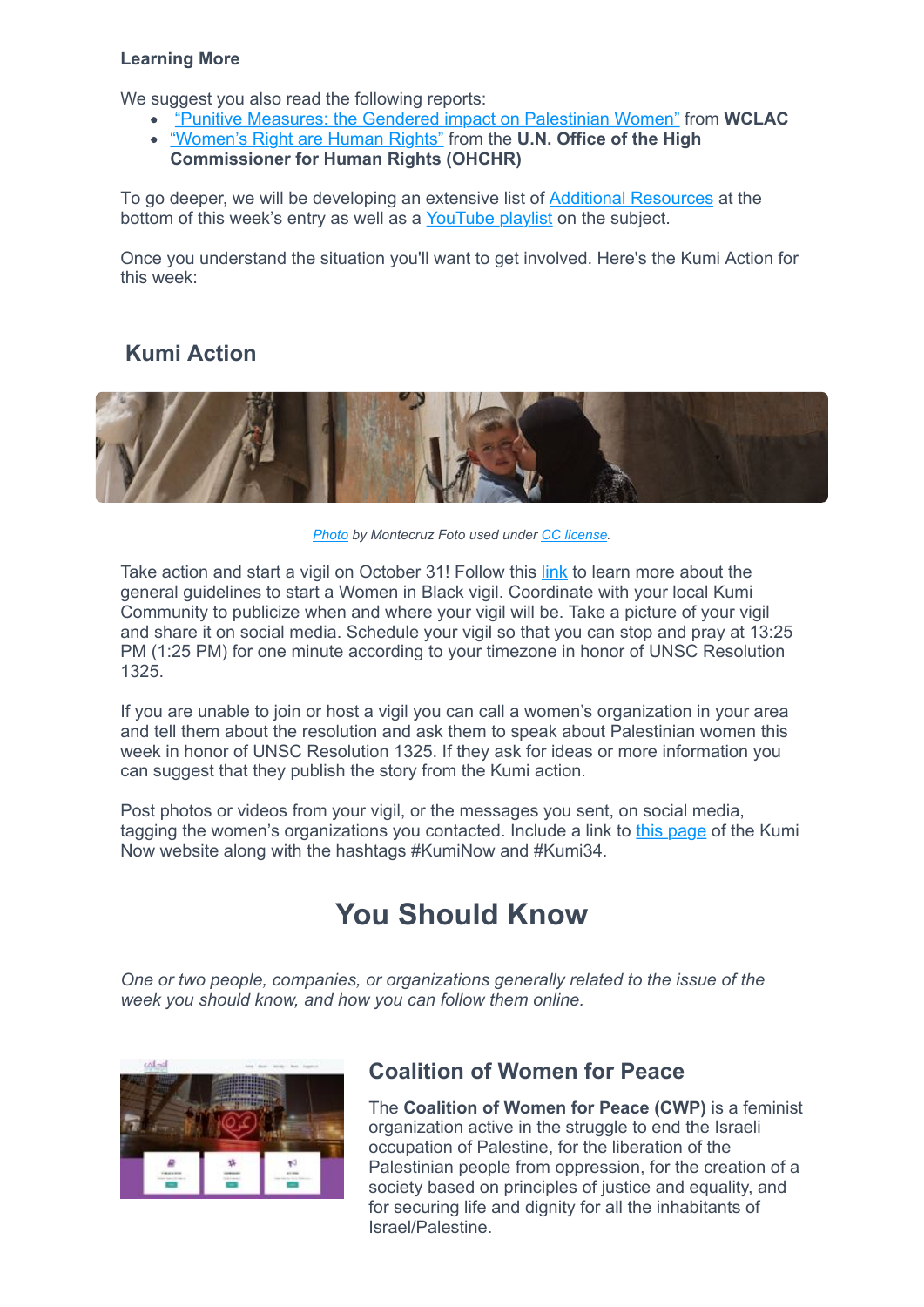You can find CWP on their [website](http://www.coalitionofwomen.org/?lang=en) and follow them on [Facebook](https://www.facebook.com/coalitionofwomen/), [Twitter,](https://twitter.com/cwp_live) and [Instagram](https://www.instagram.com/coalitionofwomen/).



## **MIFTAH: The Palestinian Initiative for the Promotion of Global Dialogue and Democracy**

**MIFTAH: The Palestinian Initiative for the Promotion of Global Dialogue and Democracy** was established in Jerusalem in December 1998, MIFTAH seeks to promote the principles of democracy and good governance within various components of Palestinian society; it further seeks to engage local and international public opinion and official circles on the Palestinian cause. To that end, MIFTAH adopts the mechanisms of an active and in-depth dialogue, the free flow of information and ideas, as well as local and international networking.

You can find MIFTAH on their [website](http://www.miftah.org/) and follow them on [Facebook](http://www.facebook.com/pages/MIFTAH/112704028762146), [Twitter,](https://twitter.com/miftah_org) and [YouTube.](https://www.youtube.com/user/MiftahOrganization)



### **Women in Black**

**Women in Black (WiB)** is a worldwide network of women committed to peace with justice and actively opposed to injustice, war, militarism and other forms of violence. As women experiencing these things in different ways in different regions of the world, we support each other's movements. An important focus is challenging the militarist policies of our own governments. We are not an organization, but a means of communicating and a formula for action. Women in Black groups do not have a constitution or a manifesto, but the feminist perspective is clear from our actions and words.

You can find Women in Black on their [website](http://womeninblack.org/) and might be able to find your local chapter on Twitter or Facebook or other social networking sites.



### **Women's Centre for Legal Aid and Counselling**

The **Women's Centre for Legal Aid and Counselling (WCLAC)** is an independent Palestinian non-profit and non-governmental organization established by a small group of women in 1991. By forging a feminist vision based on the principles of gender equality and social justice, WCLAC plays a prominent role in addressing gender-based violence in Palestinian society's public and private spheres.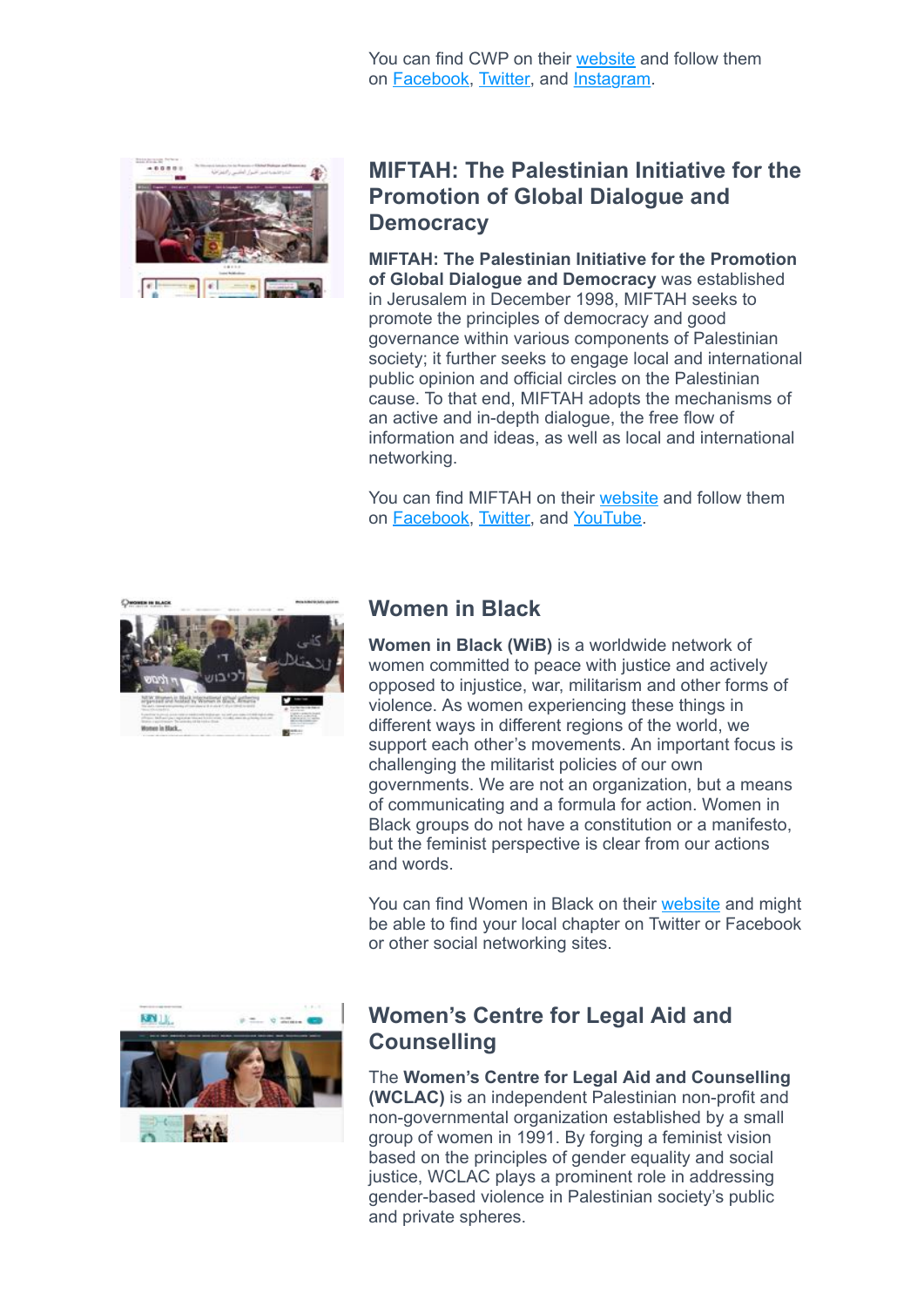The organization aims to address the causes and consequences of gender-based violence within the Palestinian community as well as gender specific effects of the prolonged military occupation. These issues are interconnected and are of equal importance. For nearly three decades, the Centre's work has bridged the need to address discrimination and violence against women within Palestinian society, and the need to support the national struggle for freedom and independence from Israeli occupation.

As a leading defender of women's rights in Palestine, WCLAC is proud of its uncompromising commitment to provide social and legal counselling and emergency shelter in an environment where human rights abuses are rampant and women's issues are regularly overlooked. Furthermore, it proposes bills and law amendments, works on policy developments, and monitors and documents violations of human rights as a consequence of the conflict.

You can find WCLAC on their [website](http://www.wclac.org/) and follow them on [Facebook](https://www.facebook.com/Womens-Centre-for-Legal-Aid-and-Counselling-WCLAC-256930734377028/) and [Twitter](https://twitter.com/WCLAC_English).

# **Upcoming Weeks**

<span id="page-6-0"></span>And here's what we have coming up in November so you can plan ahead and decide how you want to be a part of Kumi Now:

# KUMI NOW ONLINE: NOVEMBER, 2021



Each week below will have an online gathering with a guest or guests speaking on the topic. The time and Zoom link are the same each week.

The weekly newsletter will always contain reminders of the upcoming online gatherings and the Zoom link. But if you're like me and need a reminder right before the sessions begin, you can register to receive a reminder email one hour prior to each online [gathering. And no more digging through your inbox looking for the Zoom link! Just use](https://kuminow.com/online/) the registration form at the bottom of the page.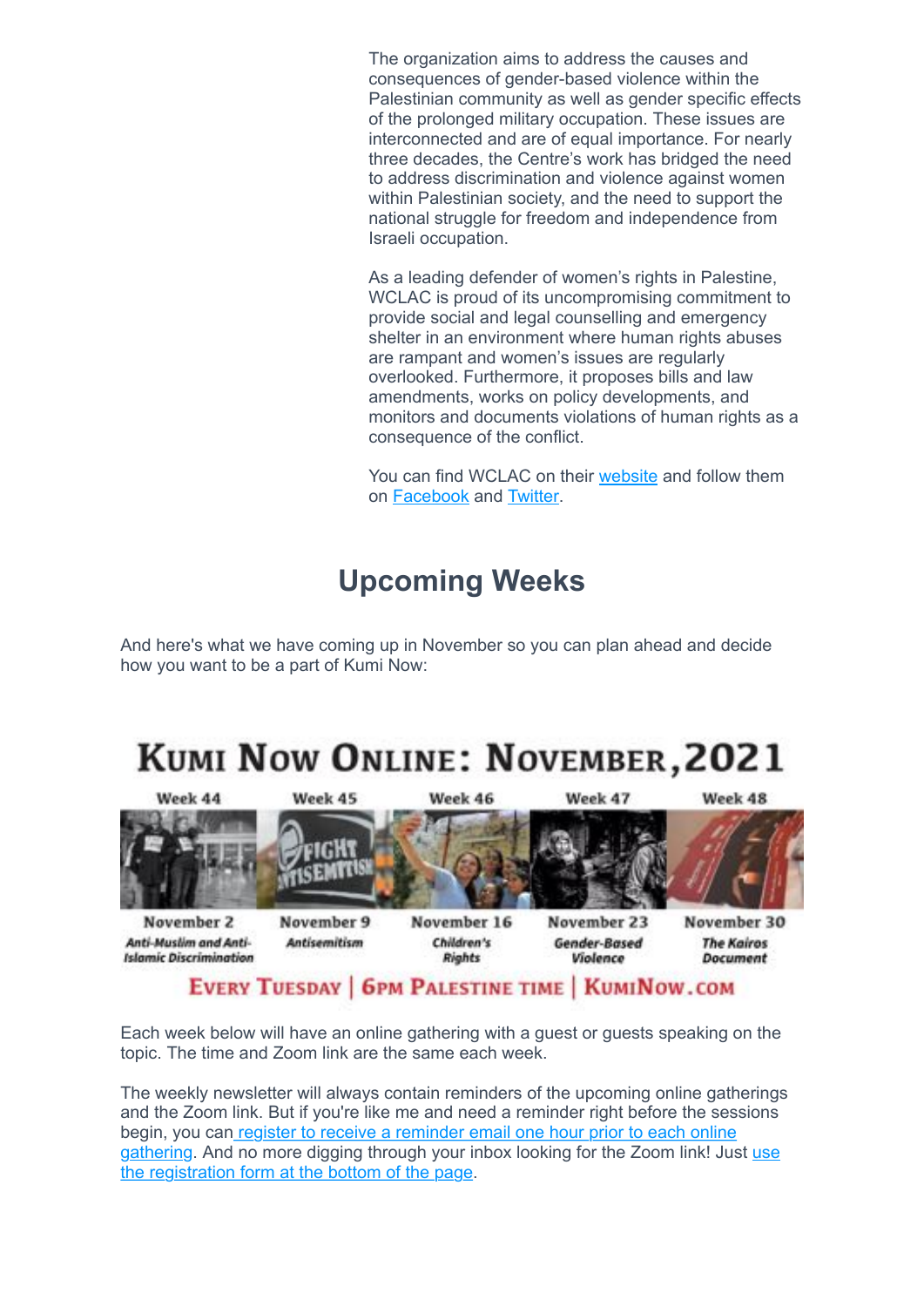

## **November 2: Week 44 - Anti-Muslim and Anti-Islamic Discrimination**

### **[Read the full entry online.](http://www.kuminow.com/AntiMuslim)**

November is Islamophobia Awareness Month, run by the Muslim Engagement and Development (MEND) non-profit in the United Kingdom. Kumi Now would like to bring the message of Islamophobia Awareness Month to a world audience.

The constant slings and arrows inherent in the Israeli occupation of the Palestinian territory have all the markings of anti-Muslim and anti-Islamic discrimination. While not all Palestinians are Muslims, and the overwhelming majority of Muslims have never engaged in any kind of violence, the overarching view in Western media of Palestinians as Muslim terrorists has done nothing to build global support for the anti-colonial struggles of the Palestinians in a way that the world supported the struggles in Ireland, India, and South Africa.

For our Kumi Action we will be addressing anti-Muslim and anti-Islamic discrimination in our own neighborhoods and reaching out to local mosques or Islamic centers.



## **November 9: Week 45 - Antisemitism**

### **[Read the full entry online.](http://www.kuminow.com/Antisemitism)**

Across Europe, November 9 is the International Day Against Fascism and Antisemitism. As a nonviolent movement dedicated to achieving peace for all people in Palestine, it is critical that the Kumi Now community understands and fights all forms of hate, including antisemitism. As we work for justice for Palestine, let us also remember and renew our call for the elimination of antisemitism in all its forms.

For our Kumi Action we will be addressing antisemitism in our own neighborhoods and reaching out to local synagogues or Jewish center.



## **November 16: Week 46 - Children's Rights**

### **[Read the full entry online.](http://www.kuminow.com/ChildrensRights)**

This week, as people around the world celebrate Universal Children's Day on November 20, we are reminded that Palestinian children are denied the human rights and opportunities available to children elsewhere in the world and only a short distance away in the settlements and Israel.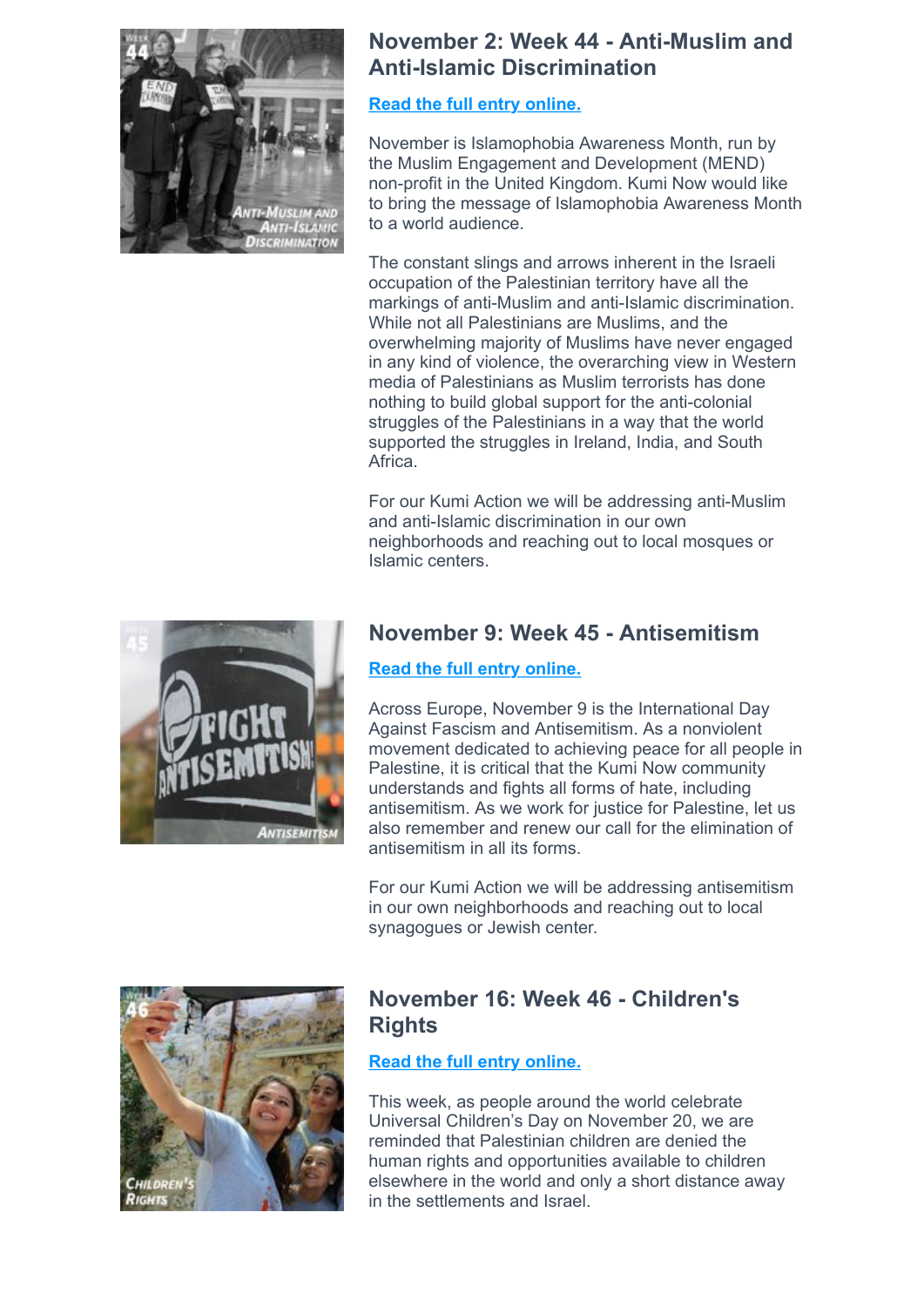For our Kumi Action we will be sharing photos of ourselves as children, along with messages supporting Palestinian children.



### **November 23: Week 47 - Gender-Based Violence**

### **[Read the full entry online.](http://www.kuminow.com/Gender-BasedViolence)**

Women in the occupied Palestinian territory face persistent gender-based violence through night raids, settler violence, collective violence towards their families, humiliation and assault from occupation forces, and the restrictions of a patriarchal society. This week, the United Nations observes the International Day for the Elimination of Violence against Women on November 25.

For our Kumi Action we write and send flowers to the U.N. Women's office asking why the U.N. is not keeping Israel accountable to United Nations Security Council Resolution 1325.



## **November 30: Week 48 - The Kairos Document**

### **[Read the full entry online.](http://www.kuminow.com/KairosDocument)**

In 1985, theologians around Soweto, South Africa issued the first Kairos Document. Twenty-four years later, theologians in Palestine issued a like-minded document. This week, as the world observes International Day of Solidarity with the Palestinian People on November 29, the Kumi Now community is focusing on spreading the message of the Kairos Document, bringing Christians and non-Christians together to stand for justice and peace everywhere.

For our Kumi Action we will be reading and sharing the Kairos Palestine document.

# **You Should Watch or Read...**

<span id="page-8-0"></span>*One (or maybe two) recent or not-so-recent film, book, video, article, or other piece of art that you should consider reading or watching this week. Have a recommendation? Let us know.*